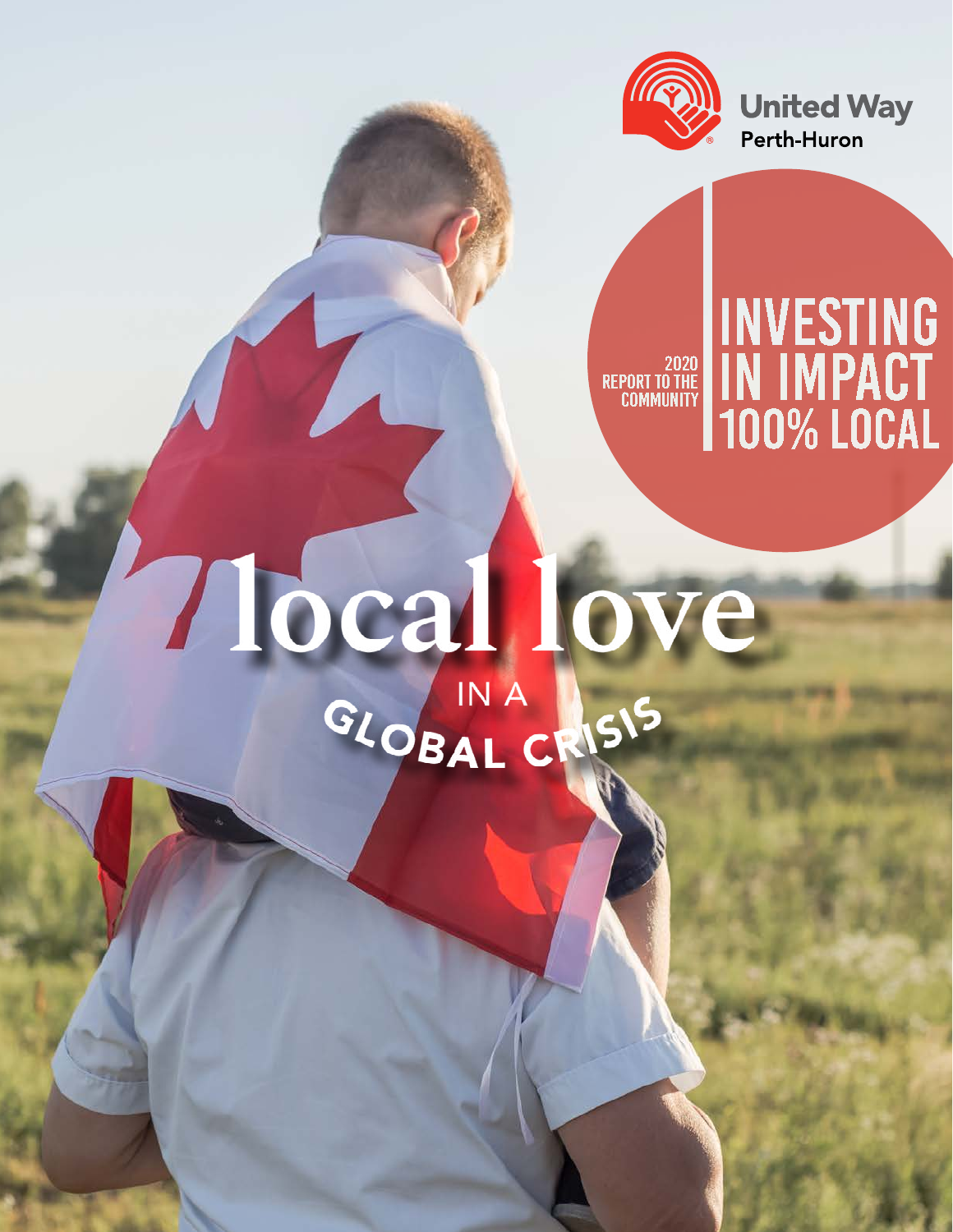



Jordan needed help. So did Richard. Different challenges, different solutions. What both youth have in common is they reached out to a United Way funded partner for support when they needed it most.

Many youth across Perth-Huron are facing mental health challenges and the pandemic has only made things worse. So whether help looks like Jordan seeking counselling to cope with trauma she was reliving because of her forced isolation during COVID-19, or Richard working to overcome low self-esteem and control his anger, United Way Perth-Huron was there, working with our partners  $-$  one person at a time  $-$  to improve the mental health of local youth; ensuring kids like Jordan and Richard have a chance for a brighter future.

# helping kids & TEENS soar

# Mental Health

# 1 in 3 youth face mental health or addiction challenges

Supported locally by United Way Perth-Huron, the 211 telephone helpline and online directory helps local people deal with life's challenges. 211 is available 24/7/365, is anonymous and accessible in over 150 languages.

ConnectYouth is an online resource for the youth of Perth and Huron counties to help them make educated decisions about their lives.



**Free.Confidential** 

**Call 211** 

# POVERTY & **HOMELESSNESS**

# 1,801

people received counselling to improve their mental health and well-being

# 97

at-risk youth and children were connected with a mentor to receive positive guidance and support

# 2,254

people accessed the 211 helpline to find the help they needed

health. It got so bad Dan felt as though he didn't want to live anymore. Before he did anything to harm himself, Dan reached out for help and found his way to Huron Turning Point.

> Social Research & **Planning Council** Operated by United Way Perth-Huron

Once Dan arrived, his life started getting better. The staff listened with compassion and helped him work through his challenges. Dan felt lucky to have a roof over his head and three meals every day. Even when he was on his own and working, affording rent and food was difficult, so his stress was greatly reduced.

Now, Dan is hopeful. The other residents and staff at Turning Point have become like family to him and he has started working odd jobs because he loves to help. With another grandchild on the way, Dan is looking forward to putting down roots and building a brighter future.

## Dan lost his job because of poor physical health. **Example 19 and the United States of people** and without a place to call his own, he struggled with his mental there were lots of people and with a struggled with his menta "It was a scary time, but there were lots of people willing to help me."





## 201 people are experiencing chronic Homelessness IN PERTH-HURON

The Urgent Needs Fund supports local residents with funds for essentials like rent, groceries and medication if something like this were to happen;

Derek and Sherrie worked multiple part-time jobs to cover rent and groceries. When Sherrie got sick and had to take off work, the bills started piling up. They didn't know where to turn for help...

# **700+ helped** since May, 2020

110 at-risk youth accessed safe shelter and were given a fresh start

7,278 vulnerable people provided with access to food



## New Financial Assistance for Individuals & Families



## Read the latest research:

The Mental Health & Addiction report is being released in April of 2021. To read this and other research reports, visit perthhuron.unitedway.ca

## **Advocating For Long-Term Change**

To learn more about the Basic Income Forum held in November of 2020, and view the list of current Living Wage employers in Perth-Huron, visit perthhuron.unitedway.ca